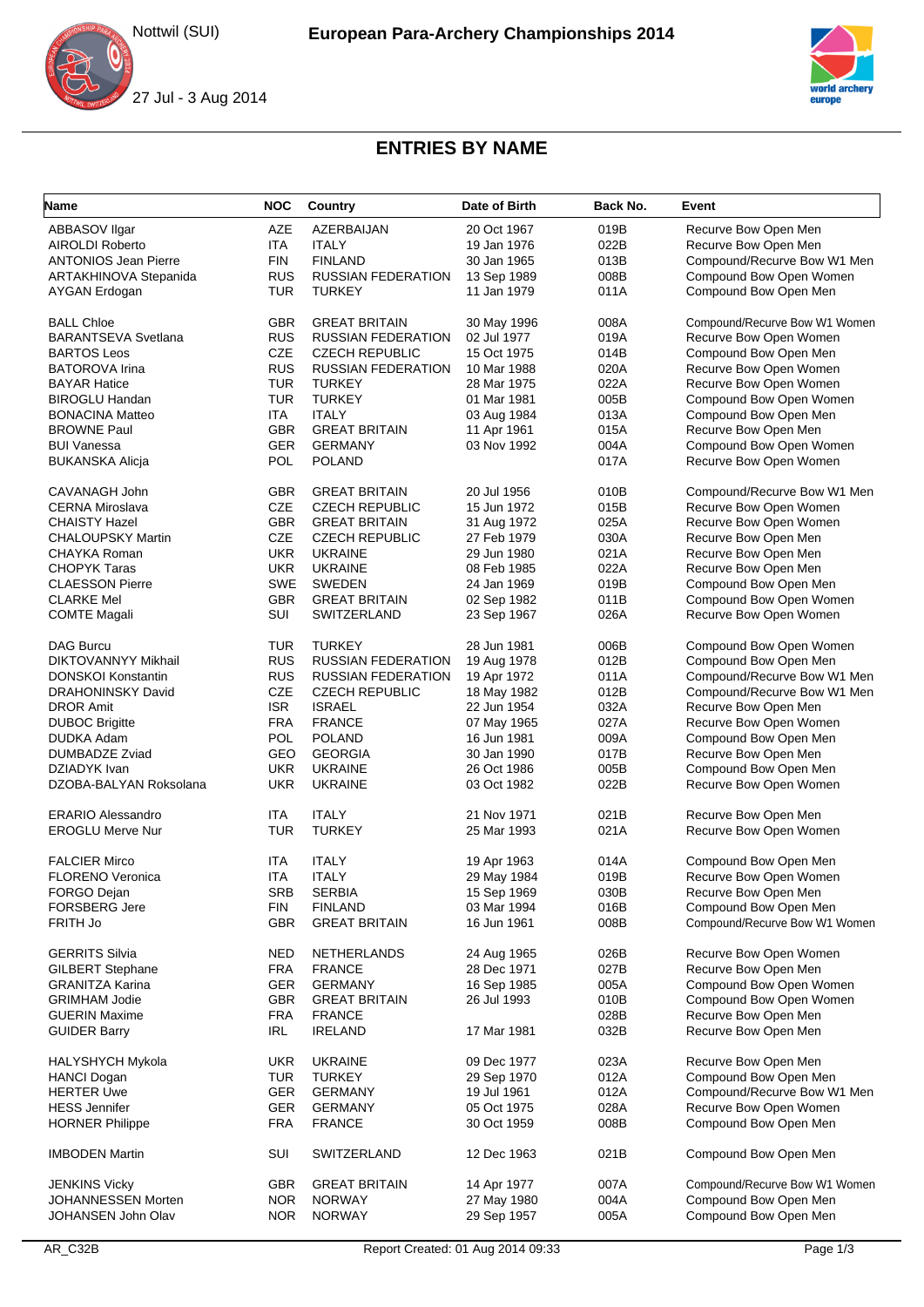



## **ENTRIES BY NAME**

| <b>Name</b>                             | <b>NOC</b> | <b>Country</b>            | Date of Birth | Back No. | Event                         |
|-----------------------------------------|------------|---------------------------|---------------|----------|-------------------------------|
| <b>JONASTS Gints</b>                    | LAT        | LATVIA                    | 09 Apr 1972   | 031A     | Recurve Bow Open Men          |
| <b>KALAY Ozlem</b>                      | TUR        | <b>TURKEY</b>             | 01 May 1970   | 023A     | Recurve Bow Open Women        |
| KALLUNKI Keijo                          | <b>FIN</b> | <b>FINLAND</b>            | 28 Sep 1963   | 015B     | Compound Bow Open Men         |
| <b>KANTCZAK Marek</b>                   | <b>POL</b> | <b>POLAND</b>             | 22 Nov 1957   | 008A     | Compound Bow Open Men         |
| <b>KAPUSTA Ireneusz</b>                 | <b>POL</b> | <b>POLAND</b>             | 10 Oct 1976   | 027A     | Recurve Bow Open Men          |
| KATO Nikola                             | <b>SRB</b> | <b>SERBIA</b>             | 05 May 1973   | 022B     | Compound Bow Open Men         |
| <b>KINIK Peter</b>                      | <b>SVK</b> | <b>SLOVAKIA</b>           | 21 May 1986   | 013A     | Compound/Recurve Bow W1 Men   |
| <b>KLAASSEN Roy</b>                     | <b>NED</b> | <b>NETHERLANDS</b>        | 12 Apr 1984   | 029B     | Recurve Bow Open Men          |
| KORKMAZ Bulent                          | <b>TUR</b> | <b>TURKEY</b>             | 05 Mar 1975   | 010A     | Compound Bow Open Men         |
| KORNATOWSKI Kryzysztof                  | <b>POL</b> | <b>POLAND</b>             | 08 Dec 1969   | 007A     | Compound Bow Open Men         |
| <b>KOSTAL Vaclav</b>                    | CZE        | <b>CZECH REPUBLIC</b>     | 01 Jun 1970   | 029A     | Recurve Bow Open Men          |
| KOZLOV Ivan                             | <b>RUS</b> | <b>RUSSIAN FEDERATION</b> | 15 Jan 1986   | 010B     | Compound Bow Open Men         |
| <b>KRUTOVA Elena</b>                    | <b>RUS</b> | <b>RUSSIAN FEDERATION</b> | 19 May 1980   | 007B     | Compound/Recurve Bow W1 Women |
| KUNCOVA Lenka                           | CZE        | <b>CZECH REPUBLIC</b>     | 20 Jul 1971   | 016B     | Recurve Bow Open Women        |
| <b>KUPCZYK Lucia</b>                    | <b>GER</b> | <b>GERMANY</b>            | 30 Nov 1962   | 006A     | Compound Bow Open Women       |
| <b>LELOUP Bryan</b>                     | <b>FRA</b> | <b>FRANCE</b>             | 27 Jul 1994   | 009B     | Compound Bow Open Men         |
| <b>LEONARD Kerrie-Louise</b>            | <b>IRL</b> | <b>IRELAND</b>            | 18 Dec 1990   | 012A     | Compound Bow Open Women       |
| <b>LOM-ALI Usmaew</b>                   | <b>AUT</b> | <b>AUSTRIA</b>            | 14 Feb 1974   | 016A     | Compound Bow Open Men         |
| LUVISETTO Ezio                          | ITA        | <b>ITALY</b>              | 01 Sep 1962   | 023B     | Recurve Bow Open Men          |
| MAGKOU Anastasia                        | GRE        | <b>GREECE</b>             | 26 Jul 1972   | 023B     | Recurve Bow Open Women        |
| <b>MARECAK Marian</b>                   | <b>SVK</b> | <b>SLOVAKIA</b>           | 28 Jun 1972   | 018A     | Compound Bow Open Men         |
| MARKITANTOVA Ksenija                    | <b>UKR</b> | <b>UKRAINE</b>            | 15 Jul 1981   | 010A     | Compound Bow Open Women       |
| MELLE leva                              | LAT        | LATVIA                    | 01 Apr 1985   | 025B     | Recurve Bow Open Women        |
| MIJNO Elisabetta                        | ITA        | <b>ITALY</b>              | 10 Jan 1986   | 018B     | Recurve Bow Open Women        |
| MIKHNIEVA Larysa                        | <b>UKR</b> | <b>UKRAINE</b>            | 12 Aug 1959   | 011A     | Compound Bow Open Women       |
| <b>MOSCHOVAS Apostolos</b>              | <b>GRE</b> | <b>GREECE</b>             | 31 Jan 1971   | 020A     | Recurve Bow Open Men          |
| MOSKOVICH Daniel                        | <b>ISR</b> | <b>ISRAEL</b>             | 04 Mar 1952   | 023B     | Compound Bow Open Men         |
| <b>MULLER Michael</b>                   | <b>GER</b> | <b>GERMANY</b>            | 28 Aug 1957   | 023A     | Compound Bow Open Men         |
| <b>MURRAY Kate</b>                      | <b>GBR</b> | <b>GREAT BRITAIN</b>      | 30 Aug 1948   | 024A     | Recurve Bow Open Women        |
| MUSAYEV Jahan                           | <b>AZE</b> | AZERBAIJAN                | 03 Mar 1978   | 018B     | Recurve Bow Open Men          |
| NABIYEV Ali                             | <b>AZE</b> | AZERBAIJAN                | 03 Jan 1982   | 020B     | Recurve Bow Open Men          |
| <b>NATHANAIL Vasileios</b>              | GRE        | <b>GREECE</b>             | 19 Mar 1968   | 018A     | Recurve Bow Open Men          |
| NAZAR Pavlo                             | <b>UKR</b> | <b>UKRAINE</b>            | 20 May 1972   | 004B     | Compound Bow Open Men         |
| NERI Ifigenia                           | ITA.       | <b>ITALY</b>              | 30 Oct 1956   | 008A     | Compound Bow Open Women       |
| NOSEVYCH Bohdan                         | <b>UKR</b> | <b>UKRAINE</b>            | 19 Apr 1963   | 006B     | Compound Bow Open Men         |
| <b>OCHUR Ruslan</b>                     | <b>RUS</b> | <b>RUSSIAN FEDERATION</b> | 24 Jun 1989   | 024A     | Recurve Bow Open Men          |
| OLSZEWSKA Milena                        | <b>POL</b> | <b>POLAND</b>             | 11 May 1984   | 015A     | Recurve Bow Open Women        |
| OZ Murat                                | <b>TUR</b> | <b>TURKEY</b>             | 03 Nov 1984   | 024B     | Recurve Bow Open Men          |
| OZEN Ozgur                              | TUR        | <b>TURKEY</b>             | 29 Apr 1976   | 026B     | Recurve Bow Open Men          |
| <b>PAVLIK Marcel</b>                    | <b>SVK</b> | <b>SLOVAKIA</b>           | 29 Sep 1975   | 019A     | Compound Bow Open Men         |
| PAVLOVA Valentina                       | <b>RUS</b> | <b>RUSSIAN FEDERATION</b> | 24 Nov 1987   | 009B     | Compound Bow Open Women       |
| PAVUK Nataliia                          | <b>UKR</b> | <b>UKRAINE</b>            | 31 Aug 1988   | 021B     | Recurve Bow Open Women        |
| PAYAN Francisco                         | <b>ESP</b> | <b>SPAIN</b>              | 27 Oct 1960   | 017B     | Compound Bow Open Men         |
| PEREIRA Eric                            | <b>FRA</b> | <b>FRANCE</b>             | 16 Sep 1960   | 007B     | Compound Bow Open Men         |
| PERTESANA Santina                       | ITA        | <b>ITALY</b>              | 06 Mar 1960   | 007A     | Compound Bow Open Women       |
| PHILLIPS David                          | <b>GBR</b> | <b>GREAT BRITAIN</b>      | 22 Apr 1966   | 017A     | Recurve Bow Open Men          |
| POIMENIDOU Dorothea                     | GRE        | <b>GREECE</b>             | 08 Mar 1995   | 024B     | Recurve Bow Open Women        |
| POLEGAEVA Olga                          | <b>RUS</b> | <b>RUSSIAN FEDERATION</b> | 19 Nov 1976   | 007B     | Compound Bow Open Women       |
| POWEL Simon                             | <b>GBR</b> | <b>GREAT BRITAIN</b>      | 13 Mar 1985   | 016A     | Recurve Bow Open Men          |
|                                         |            |                           |               |          |                               |
| REPPE Zandra                            | <b>SWE</b> | <b>SWEDEN</b>             | 23 Dec 1973   | 012B     | Compound Bow Open Women       |
| RODRIGUEZ GONZALEZ Guillermo Javier ESP |            | <b>SPAIN</b>              | 07 Feb 1960   | 018B     | Compound Bow Open Men         |
| ROSADA Annalisa                         | ITA.       | <b>ITALY</b>              | 27 Jun 1975   | 020B     | Recurve Bow Open Women        |
| ROUMELIOTIS Romeos                      | <b>GRE</b> | <b>GREECE</b>             | 14 Jun 1956   | 019A     | Recurve Bow Open Men          |
| RUBIO Carmen                            | <b>ESP</b> | <b>SPAIN</b>              | 16 Sep 1961   | 013A     | Compound Bow Open Women       |
| <b>SARTI Eleonora</b>                   | <b>ITA</b> | <b>ITALY</b>              | 10 Mar 1986   | 009A     | Compound Bow Open Women       |
| SAVAS Sadik                             | <b>TUR</b> | <b>TURKEY</b>             | 16 Aug 1987   | 025B     | Recurve Bow Open Men          |
|                                         |            |                           |               |          |                               |